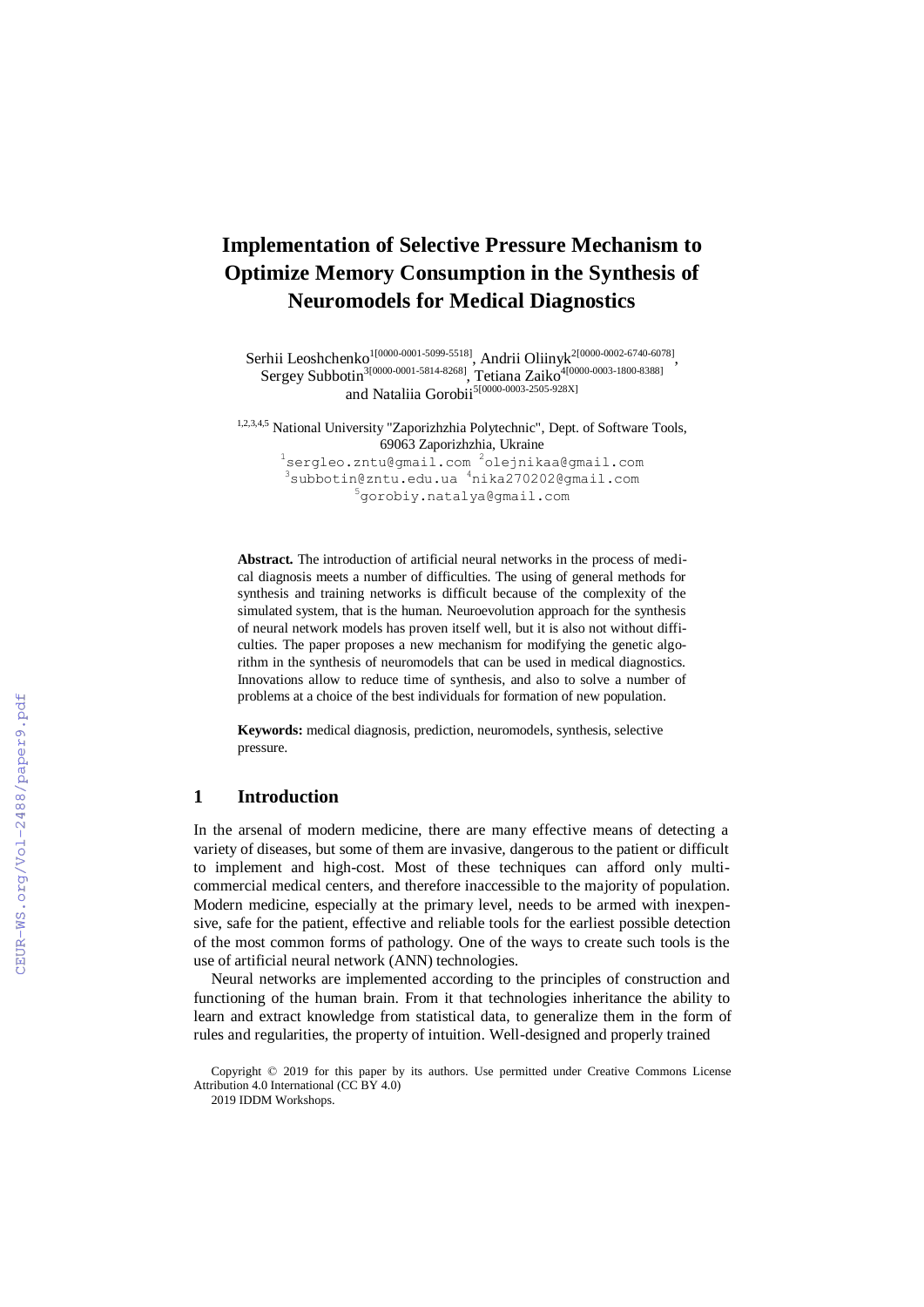ANN are able to build adequate mathematical models and use them to perform highprecision predictions (forecasts in many areas, including medicine.

ANNs are not programmed in the usual sense of the word, they are trained. The possibility of training is one of their main advantages over traditional algorithms. After training, ANNs become mathematical models of the subject areas under consideration. This means that virtual experiments can be performed on them, and ANNs will behave in exactly the same way as the subject area they are modeling.

The method of mathematical modeling in its classical sense has long been fruitfully used in many scientific fields. Today, no sufficiently complex technical object or process is created and launched without virtual computer experiments being performed on its mathematical model. Thanks to this, scientists and engineers know exactly how long the object they create will live, how it will behave in complex changing conditions, and what should be done to avoid trouble.

Experts note that the method of mathematical modeling for a long time was practically unavailable for use in the field of medical sciences due to the exceptional complexity of the object of modeling the human. But new ANN technologies allow to overcome this barrier and to construct mathematical models of patients and to carry out computer experiments on them: changing a way of life virtually, trying various courses of treatment, selecting medicines and observing on the computer screen to what it will lead.

Moreover, as the scientists note, cases have been repeatedly recorded when in the process of neural network modeling new, previously unknown knowledge and patterns were revealed and used. The results of neural network modeling-diagnoses and forecasts, eventually found confirmation, despite the apparent paradoxical nature of the detected patterns [1-4].

The facts discovered by the method of neural network mathematical modeling are not always consistent with the established practice of giving the same recommendations to all patients without exception: to follow a diet, abandon bad habits, limit the use of coffee and alcohol, lose weight, limit mental and physical activity, etc [5]. Virtual computer experiments have shown that these recommendations are really useful for most, but not for all patients. To identify atypical patients for whom these recommendations are not only useful, but also can cause harm, allows the intelligent system of diagnosis and prediction of diseases [6].

However, there are a number of difficulties in the union of ANN technology and health protection. Decision issued using ANN must to be accompany acceptable explanations and comments that ANN are not able to do because of their not verbality inherited from the prototype brain. Moreover, the theory of neural networks is still weak and only a very experienced mathematician can create a really adequate ANN model that provides high accuracy of diagnosis and forecasting.

To solve this problem, often turned to strategies that allow not just to train, but to synthesize ANN in the same way as it happens in the real world these are neuroevolutionary methods. However, it should be emphasized that in this case, the developer instead of difficulties with the development and training of ANNs gets problems with the use of evolutionary algorithms. In this research, authors consider the moderniza-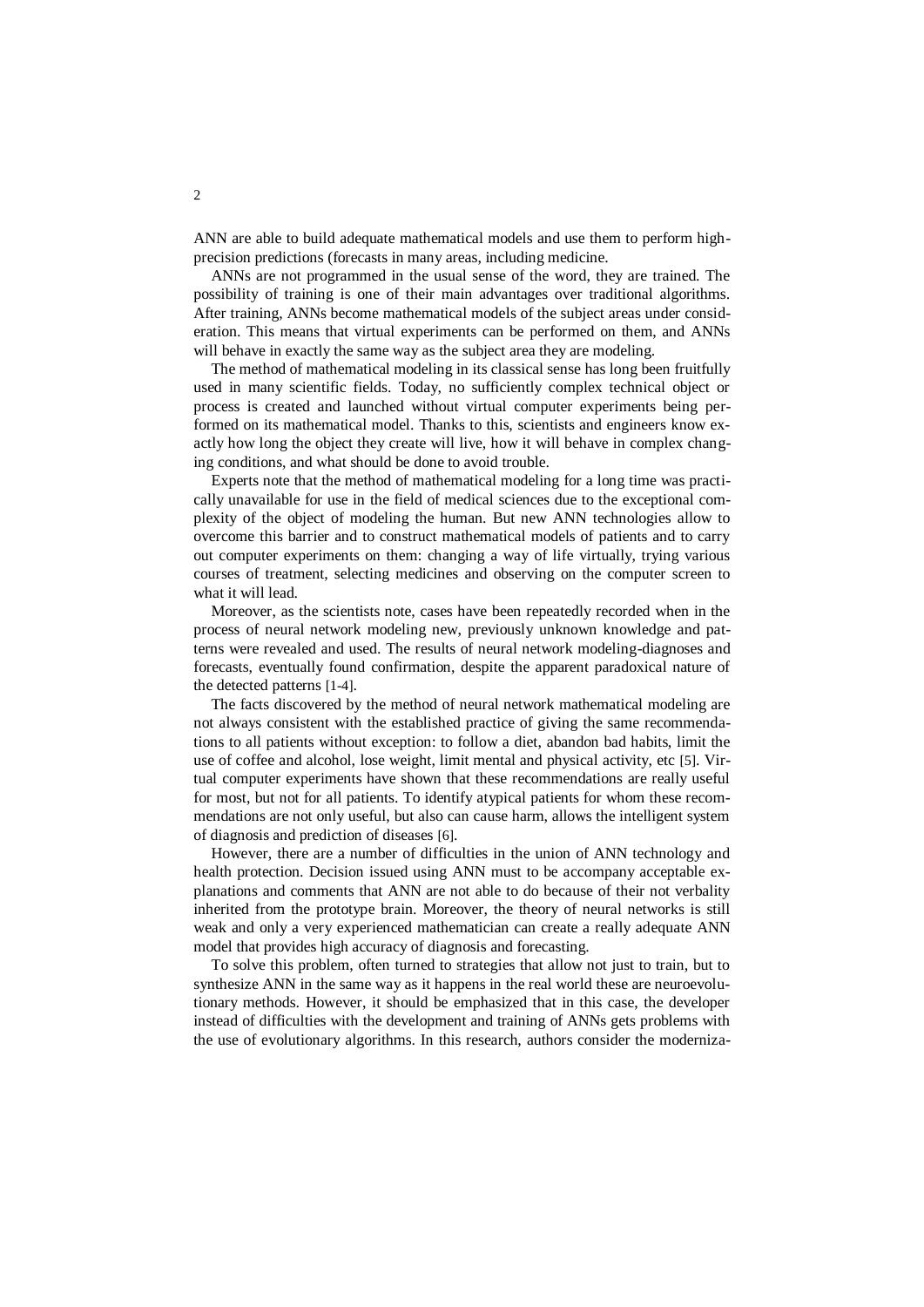tion of the previously proposed modified genetic algorithm [7], [8] using the selective pressure mechanism to optimize memory consumption.

## **2 The problems of synthesis of neuromodeles**

Inasmuch the choice of ANN topology is, as a rule, a complex task solved by trial and error, the evolutionary search for a neural network structure is able to facilitate and to some extent automate the process of solving the problem of configuring and training ANNs. The simultaneous solution of two separate problems: setting the weights of connections and setting the structure of ANN allows to some extent compensate for the shortcomings inherent in each of them separately and combine their advantages. On the other hand, the payment for this is a huge search area, as well as the unification of a number of shortcomings caused by the use of the evolutionary approach. Summing up, let list the advantages and disadvantages [8-14].

Advantages [15], [16]:

- ─ the ability to automatically search the topology of ANN and obtain a more accurate ANN model by considering the non-standard, irregular topologies;
- ─ independence from the structure of ANN and characteristics of activation functions of neurons;
- ─ the ability to automatically search the topology of the ANN and obtain a more accurate ANN model.

To simplify the task and improve the quality of the results, in the process of searching for the topology of ANN, it is possible to use additional regulatory restrictions that help to avoid excessive complication of the network, which is expressed in a rapid increase in the number of hidden neurons and connections between them [9].

Disadvantages [17], [18]:

- ─ the complexity of estimating the structure of ANN without information on the values of the weights of the connections;
- ─ the complexity of the search topology ANN;
- the complexity of fine-tuning the weights of connections in the later stages of evolutionary search;
- ─ large requirements for the amount of RAM due to the use of populations of ANNs.

The first drawback is the main problem of evolutionary tuning of the ANN structure. It is mainly due to the sensitivity of training results to initial conditions and values of training algorithm parameters [19-22].

#### **2.1 Using of selective and crossover operators during the synthesis of neuromodels**

Selection of individuals consists in the selection (for the value of the fitness function calculated at the previous stage) of those individuals who will participate in the breeding of children for the next population, that is, for the next generation. This choice is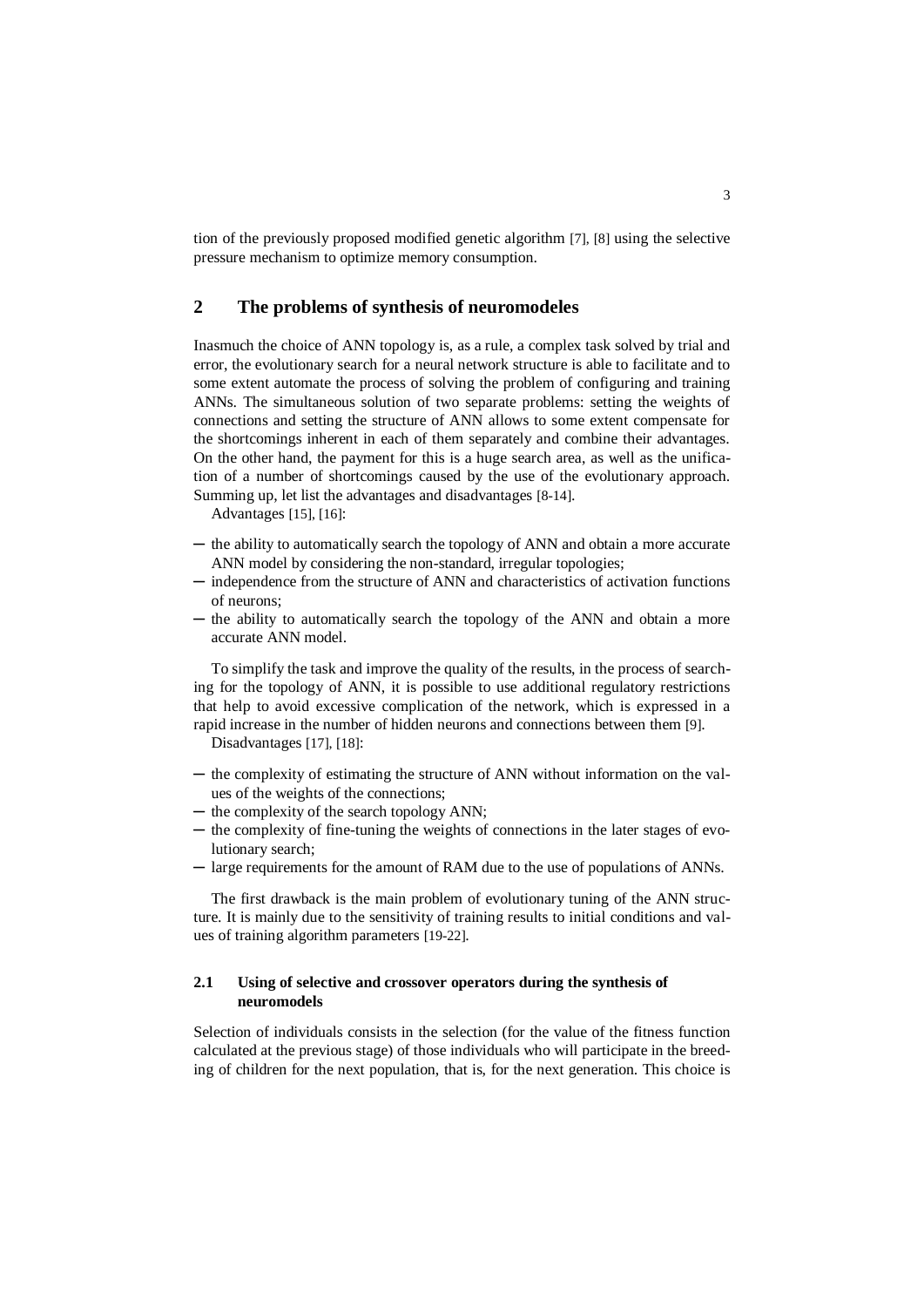made according to the principle of natural selection, according to which the chromosomes with the highest values of fitness function have the greatest chances to participate in the creation of new individuals [23-26]. There are different methods of selection. The most popular is the so-called method of roulette wheel selection, which got its name by analogy with the famous gambling [23], [24]. Each chromosome can be mapped sector roulette wheel, the value of which is set proportional to the value of the fitness function of the chromosome. Therefore, the greater the value of the fitness function, the larger the sector on the roulette wheel. The entire roulette wheel corresponds to the sum of the fitness function of all individuals in the population in question. Each individual,  $Ind_i$  for  $i = 1,2,...,n$  (where *n* is population size) corresponds to the wheel sector  $v(Ind<sub>i</sub>)$ , expressed as a percentage, according to the formula

$$
v(Indi) = ps(Indi) \cdot 100\%
$$
,

where

$$
p_s(Ind_i) = \frac{F(Ind_i)}{\sum_{i=1}^n F(Ind_i)},
$$
\n(1)

and  $F(Ind_i)$  is a value of the fitness function of the individual  $Ind_i$ , and  $p_s(Ind_i)$  is a probability of selection of individuals  $Ind_i$ . Selection of an individual can be represented as the result of turning the roulette wheel, since the selected individual (that is, the winner) refers to the sector of the wheel that fell out. Obviously, the larger the sector, the greater the likelihood of selecting the appropriate individual. Therefore, the probability of choosing this chromosome is proportional to the value of its fitness function.

The roulette wheel selection method is considered by genetic algorithms to be the main method of selecting individuals for the parent population with a view to their subsequent transformation by genetic operators, such as crossing and mutation [24], [25]. Despite the random nature of the selection procedure, parent individuals are selected in proportion to the values of their fitness function, that is, according to the probability of selection, determined by the formula . Each individual gets in the parent

pool is the number of copies, which is set by the expression  $p_s(Ind_i) = \frac{F(Ind_i)}{g_i}$  $\sum F(Ind_i)$  $=$  $=\frac{1}{n}$ *i i*  $\sum_i$   $\left( \text{Ind}_i \right) = \frac{F \left( \text{Ind}_i \right)}{n}$ *F Ind*  $p_s(Ind_i) = \frac{F(Ind_i)}{g_i}$ . 1

Each individual gets in the parent pool is the number of copies, which is set by the expression

$$
c(Indi) = ps(Indi) \cdot n , \qquad (2)
$$

where *n* are the number of the individuals  $Ind_i$  for  $i = 1, 2, ..., n$  in the population, and  $p_s(Ind_i)$  is a probability of selection of an individual  $Ind_i$ , what is calculated by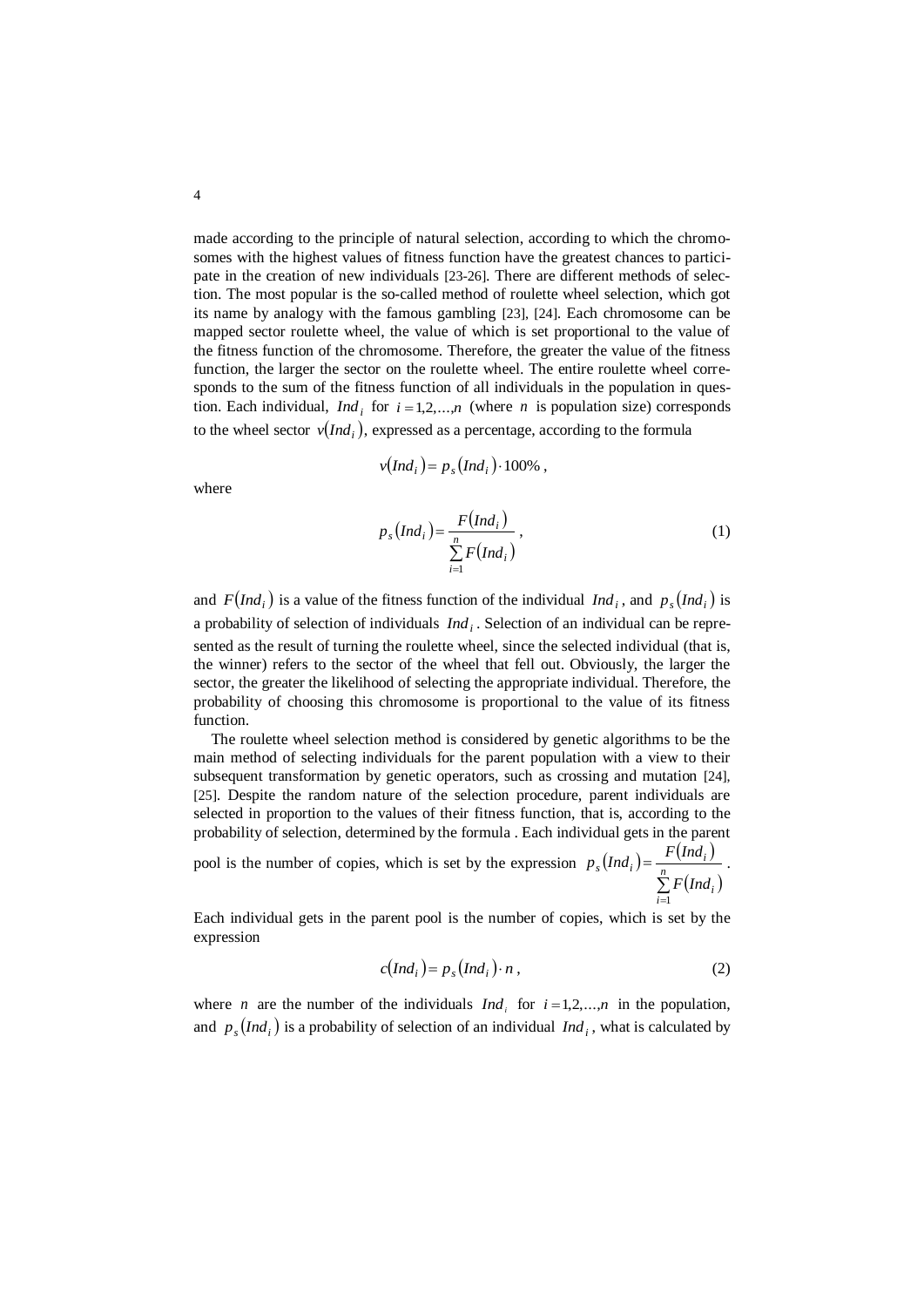$(Ind_i) = \frac{F(Ind_i)}{F(Ind_i)}$  $\sum_{i=1}$   $F(Ind_i)$  $=\frac{1}{n}$  $\sum_{i=1}^{\infty}$ **F**  $\langle I_1, I_2 \rangle$  $\sum_i$   $\left(Ind_i\right) = \frac{F\left(Im_i\right)}{n}$ *F Ind*  $p_s(Ind_i) = \frac{F(Ind_i)}{I_i}$ . Strictly speaking, the number of copies of a given individual

in the parent pool is equal to an integer part of  $c(Ind<sub>i</sub>)$ . When using formulas (1) and

(2) it is necessary to pay attention to the fact that  $c(Ind_i) = \frac{F(Ind_i)}{F(Ind_i)}$ *F*  $c(Ind_i) = \frac{F(Ind_i)}{\overline{F}}$ , where  $\overline{F}$  is the

average value of the fitness function in the population. Obviously, the roulette method can be used when the value of the fitness function is positive. This method can only be used in function maximization problems (not minimization).

At tournament selection all individuals of population are divided into subgroups with the further choice in each of them of an individual with the best fitness [24], [26]. There are two ways to make this choice: deterministic tournament selection and stochastic tournament selection. Deterministic choices have a probability of 1, and random choices have a probability of:  $\lt 1$ . Subgroups can be of arbitrary size, but most often the population is divided into subgroups of 2-3 individuals each.

The tournament method is suitable for solving problems of both maximization and minimization of the function. In addition, it can be easily extended to problems related to multi-criteria optimization, that is, to the case of simultaneous optimization of several functions. In the tournament method, it can be changed the size of the subgroups into which the population is divided (tournament size). Studies confirm that the tournament method is more effective than the roulette method.

During ranking selection individuals of the population are ranked according to the values of their fitness function. This can be thought of as a sorted list of individuals, ordered in the direction from the most adapted to the least adapted (or vice versa), in which each individual is assigned a number, which determines its place in the list and is called a rank. The number of copies of each individual introduced into the parent population is calculated by a priori given function depending on the rank of the individual.

The advantage of the rank method is that it can be used both to maximize and minimize the function. It also does not require scaling due to the problem of premature convergence relevant to the roulette method [23-25].

The application of genetic operators to individuals selected by selection leads to the formation of a new population of children from the parent population created at the previous stage.

The crossover operation consists in the exchange of fragments of chains between two parent individuals [27-32]. A pair of parents for mating are selected from parents pool at random so that the probability of selecting a particular individual for breeding equal to the probability  $p_c$ . For example, if two individuals from the parent population are randomly selected as parents *n*, to  $p_c = 2/n$ .

Two-point crossover, as its name implies, differs from point crossing in that descendants inherit fragments of parent individuals determined by two randomly selected crossing points [28-30]. For a pair of individuals crossing at points 4 and 6 is shown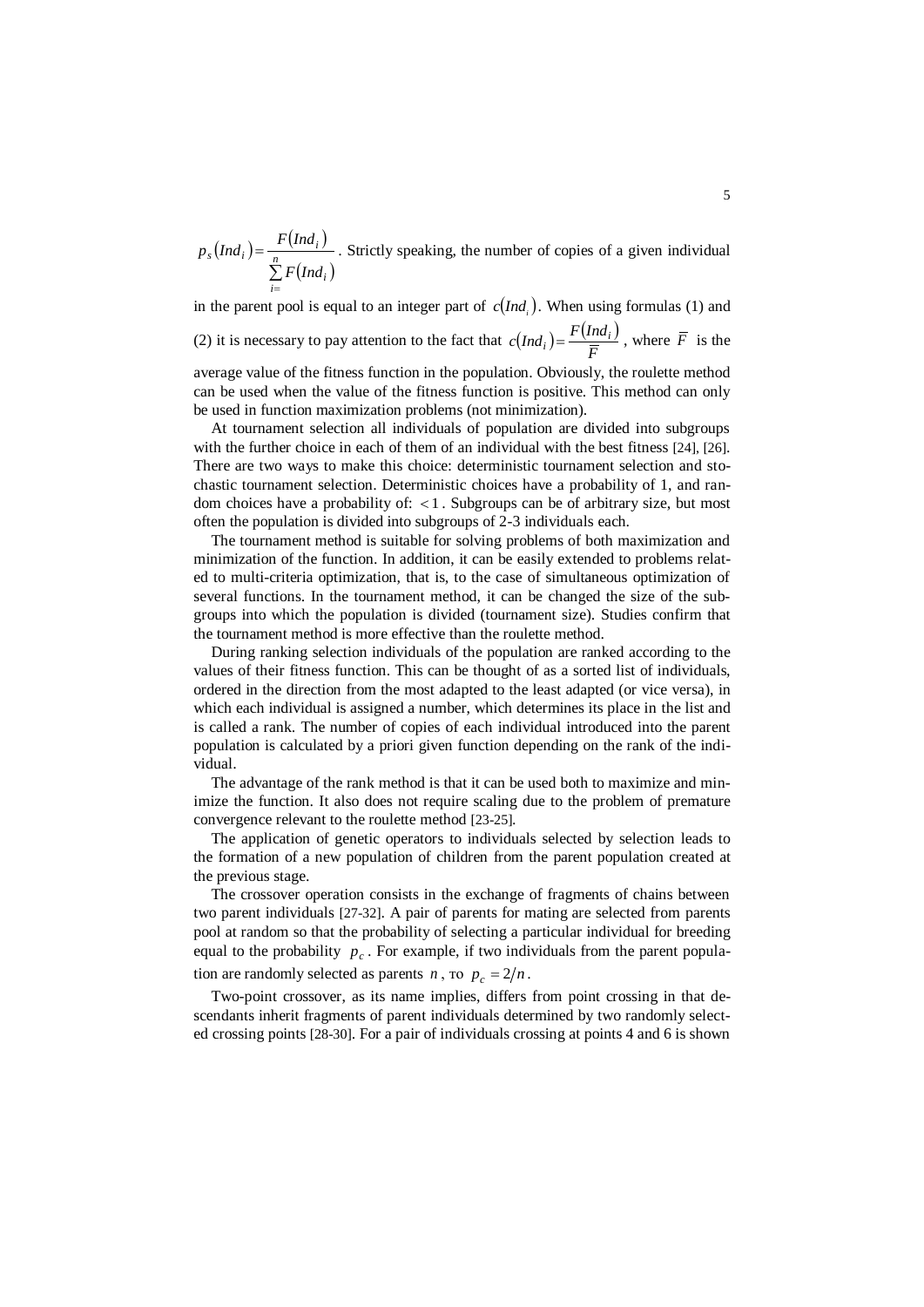in Fig. 1. Note that such crossing does not lead to the destruction of the scheme, which is the parent individual 2.

$$
\left\{\begin{array}{l}\n\text{parent 1: [0011001110 10]}\n\end{array}\right\} \xrightarrow{\text{crossover}} \left\{\begin{array}{l}\n\text{00111111110 10]: child 1} \\
\text{[1010000110 11]: child 2}\n\end{array}\right.
$$

**Fig. 1.** An example of two-point crossover

Multiple-point crossover is a generalization of previous operations and is characterized by a correspondingly large number of crossing points [30], [31]. For example, for three crossing points equal to 4, 6, and 9, and the same number of parents as in Fig. 1, the crossing results are shown in Fig. 2.

$$
\begin{array}{ll}\n\left\{\text{parent1:}\left[001100111010\right]\right\} & \xrightarrow{\text{crossover}} \left[001111111011\right]:\text{child1} \\
\left\{\text{parent2:}\left[101011011011\right]\right\} & \xrightarrow{l_k: 4 \ 6 \ 9} \left[101000011010\right]:\text{child2}\n\end{array}
$$

**Fig. 2.** An example of multiple-point crossover

Uniform crossover is performed according to a randomly selected standard that specifies which genes should be inherited from the first father (other genes are taken from the second parent) [28-31]. That is the general rule of uniform crossing can be represented as follows:

$$
Crossover(Ind_1, Ind_2, DataofCross) = Ind_3
$$
  
\n
$$
g_{Ind_3} = \{g_1 = Rand(g_{Ind_1}, g_{Ind_2}),
$$
  
\n
$$
g_2 = Rand(g_{Ind_1}, g_{Ind_2}),...,
$$
  
\n
$$
g_i = Rand(g_{Ind_1}, g_{Ind_2})
$$
  
\n(3)

An example of uniform crossover is shown in Fig. 3.

 $[001100111010]$   $\circ$  $\frac{[001100111010]}{[101011011011]}$   $\frac{1}{1}$  $\int\limits_{\Gamma} \rho$ are 2 : 1010110110 11  $1: [001100111010]$ *parent* parent 1 :  $[001100111010]$  crossover  $[101101111010]$  : *child*  $[001010011011]:$  child 2  $[101101111010]$ : child 1 *child* crossover [101101111010]: *child* 1 : 0 1 0 1 1 0 1 1 1 0 1 1 *etalon* : 1 2 3 4 5 6 7 8 9 10 11 12 *locus*

**Fig. 3.** An example of uniform crossover

## **3 The idea of implementing and using selective pressure**

The main factor of evolution is natural selection, which leads to the fact that among genetically different individuals of the same population survive and leave offspring only the most adapted to the environment. In genetic algorithms is also highlighted stage of selection, which from the current population are selected and included in the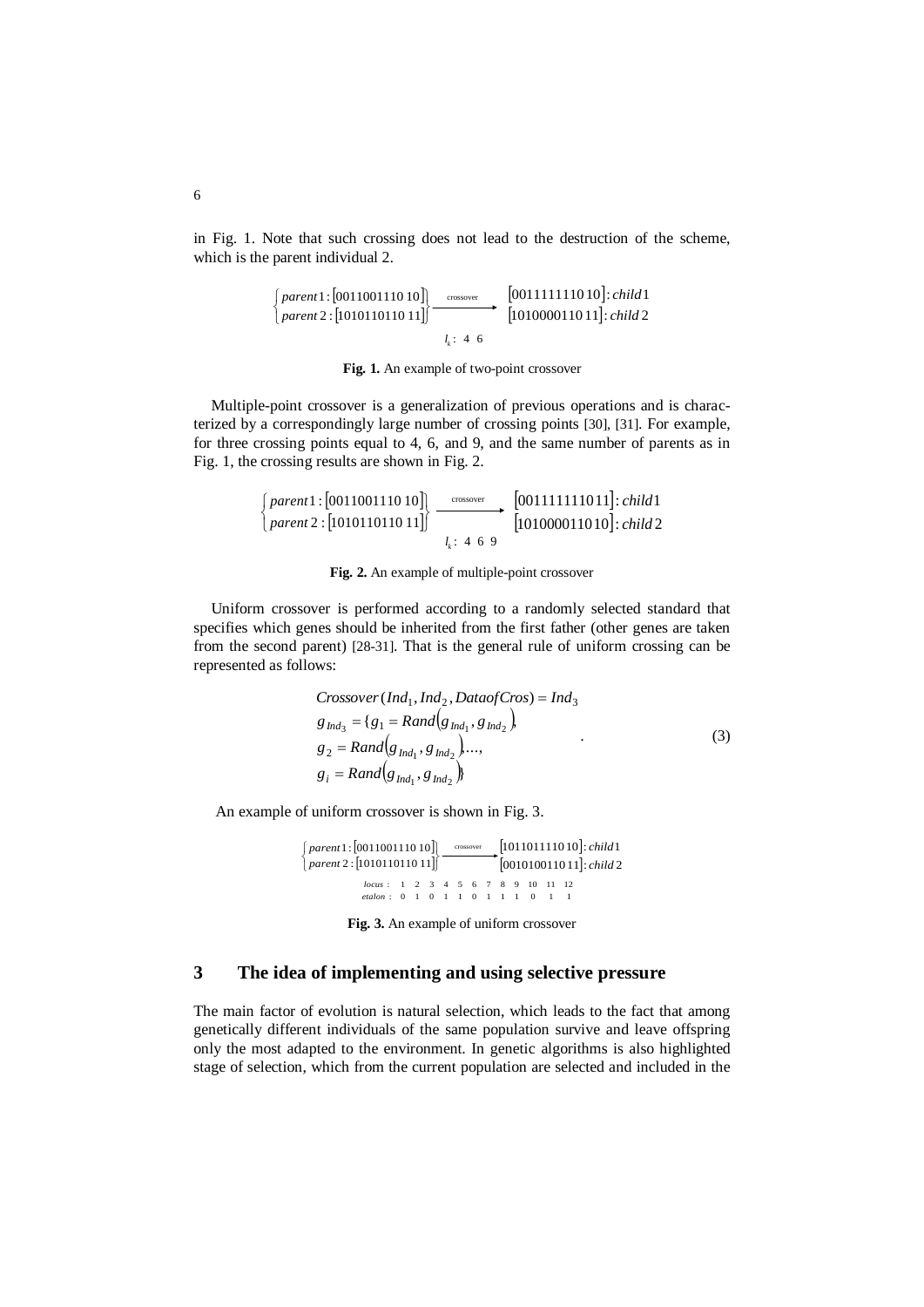parent population of individuals who have the greatest value of a fitness function. The next step, sometimes called evolution, involves genetic crossover and mutation operators that recombine genes on chromosomes.

However, it should be recognized that the classical genetic algorithm emulates natural evolution is not fully, so it may exist wish to look at the mechanism of selective pressure, which will more effectively perform crossover.

We introduce selective pressure at the crossover stage by extending the selection operation. It is established the relationship between the probability of gene transmission to a descendant and the knowledge of the suitability of parents. To do this, we will expand the rank selection by introducing additional criteria for evaluating individuals.

The first criterion will be used to assess memory redundancy. As mentioned above, neural networks have memory that implemens as the weights connections. The less memory ANN has, the fewer images it can remember. However, in a situation where two ANNs with different memory provide the necessary accuracy of recognition (evaluation), the network with less memory, of course, has the best generalizing properties [33]. The network memory redundancy will be characterized by the redundancy factor for the training sample storage:

$$
crit_m = \frac{W_{FFc} + W_{FBc}}{sample_{hst} \cdot samp_{Fedt}},
$$
\n(4)

where  $W_{FFc}$  is the number of direct ANN connections ( $W_{FFc} = \{w_1, w_2, ..., w_i\}$ );  $W_{FBc}$ is the number of feedback ANN connections ( $W_{FBC} = \{w_1, w_2,...,w_j\}$ ); samp<sub>Inst</sub> is the number of instances at training set; *samp*  $_{Feat}$  is the number of features at training set.

If  $crit_m > 1$ , then the ANN memory is redundant (the ANN memory dimension is greater than the sample size). If  $crit_m = 1$ , then the ANN can remember the entire training sample (the memory dimension of the ANN is equal to the size of the training sample). If  $crit<sub>m</sub> < 1$ , then the ANN will not be able to remember exactly the entire training sample (the memory dimension of the ANN is less than the dimension of the training sample), but the ANN will show generalizing and approximating abilities.

The use of the second criterion is related to the approximation properties of the ANN. One of the most important characteristics of ANN models is the quality of approximation. In the case where the error level of the models is one-to-one, the approximation quality is higher in the model that uses fewer links [33]. The quality coefficient of approximation of the neural network model is defined as the average share of error attributable to the non-zero weights of the network:

$$
crit_a = \frac{Error}{W_{FFc} + W_{FBc} - W_{w=0}} \,,\tag{5}
$$

where *Error* is the aggregate error allowed by the network (for example, root mean square error) is such that  $Error < \xi$ , where  $\xi$  is the maximum allowable error (learn-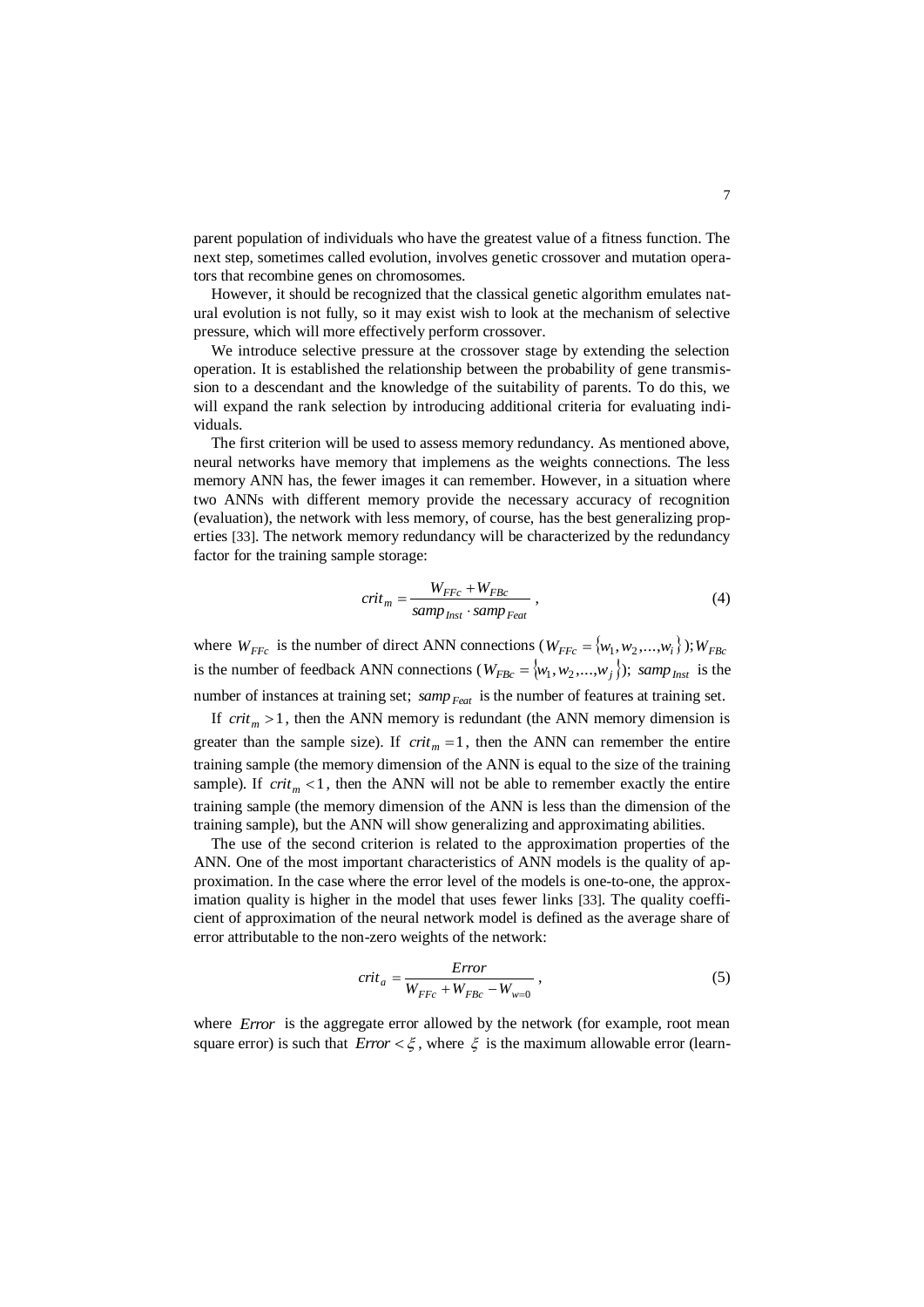ing objective). As an *Error* it can be used a sample error ( *Eнав*. ) or a test sample error as an error ( $E_{mecm}$ );  $W_{FFc}$  is the number of direct connections of the ANN  $(W_{FFc} = \{w_1, w_2,...,w_i\})$ ;  $W_{FBc}$  is the number of feedbacks for recurrent ANN  $(W_{FBC} = \langle w_1, w_2,...,w_j \rangle)$ ;  $W_{w=0}$  are zero weights (ANN connections whose weight is 0).

Thus, we consider the modification of rank selection using criteria for evaluating ANN moles.

Selection begins by sorting (ranking) individuals based on their availability so that  $F(Ind_i) \ge F(Ind_j)$  for  $i > j$ . Each individual is then assigned a probability of being selected  $p_s$ , taken from a given restricted division  $\sum_i p_s = 1$ . The probability of selection is calculated by the form:

$$
p_{s_i} = \frac{1}{n} \left( a - \left( a - b \right) \frac{rank + crit_m + crit_a - 1}{n - 1} \right),\tag{6}
$$

where  $a \in [1,2]$ ,  $b = 2-a$ , *rank* is a rank of individuals in the sorted list of individuals.

The use of criteria in determining the probability of selection solves several problems, namely:

- ─ advance convergence of the method;
- ─ reducing the variety;
- ─ selection of the best individuals, at the same rank (at the same value of the fitness function).

It has long been known that setting the probability of transmission of the parent gene to the offspring in uniform crossing can significantly increase its efficiency, and also allows to emulate other crossover operators (single-point, two-point). It is also known that the use of a uniform crossing operator allows to apply the so-called multiparent recombination, when to cross one child more than two parents. Uniform crossing gives greater flexibility when combining strings, which is an important advantage when working with genetic algorithms.

Therefore, a uniform crossing with a specified parent pool size will be used as the crossing operator. The pool will be filled with individuals selected using modified rank selection. This approach adds flexibility to the method and allows to hope for a change in the behavior of the method.

#### **4 Experiments**

Data for testing were taken from the open repository – UC Irvine Machine Learning Repository. Data sample was used: Breast Cancer Coimbra Data Set [34]. Clinical features were observed or measured for 64 patients with breast cancer and 52 healthy controls. There are 10 predictors, all quantitative, and a binary dependent variable,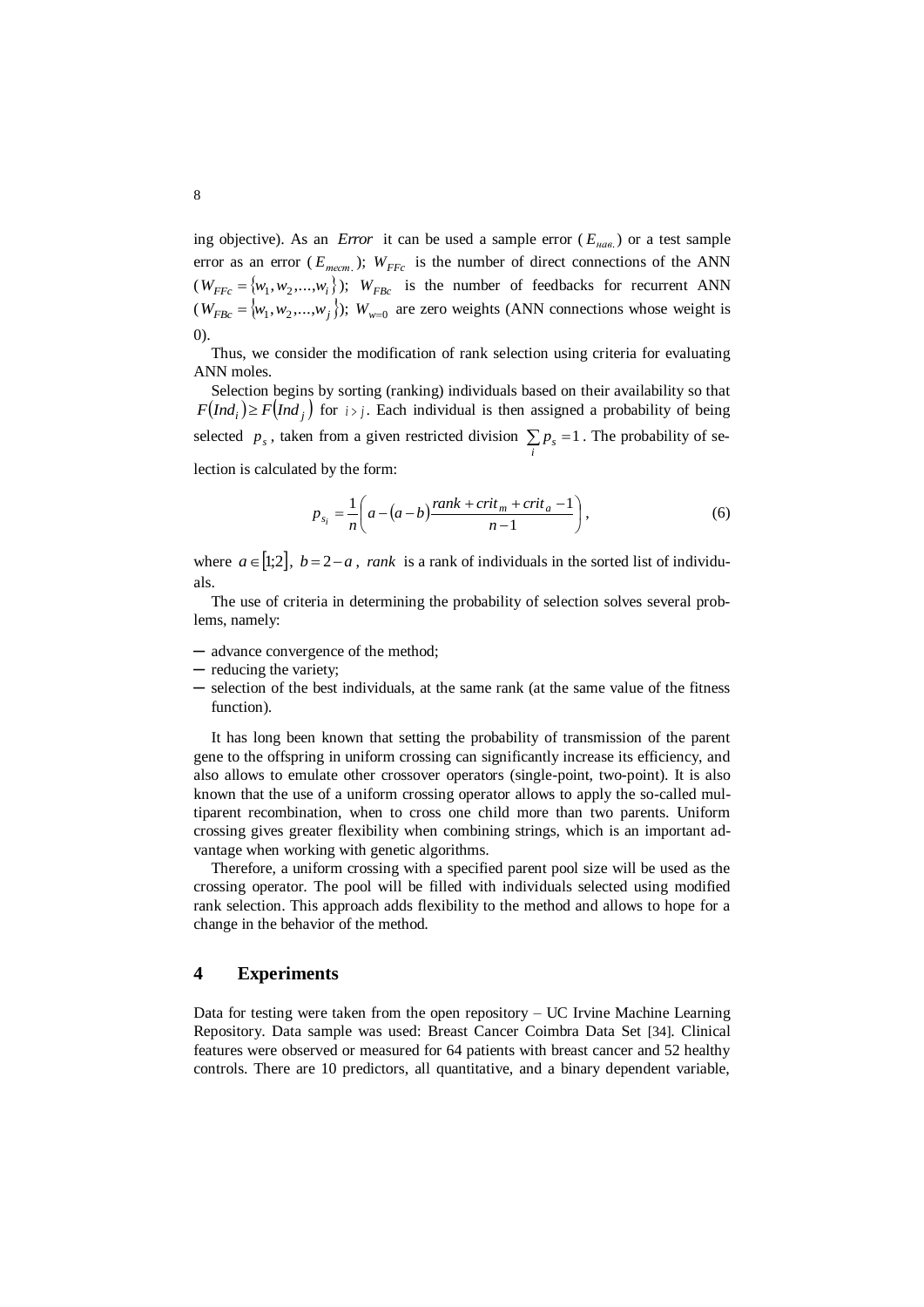indicating the presence or absence of breast cancer. The predictors are anthropometric data and parameters which can be gathered in routine blood analysis. Prediction models based on these predictors, if accurate, can potentially be used as a biomarker of breast cancer. Table 1 shows the main characteristics of the data sample. 75% of the sample was used for training, 25% of the sample was used for testing.

**Table 1.** Main characteristics of the Breast Cancer Coimbra Data Set

| Criterion                             | Characteristic | Criterion            | Characteristic |
|---------------------------------------|----------------|----------------------|----------------|
| Data Set Characteristics Multivariate |                | Number of Instances  | 116            |
| Attribute Characteristics Integer     |                | Number of Attributes | 10.            |

During the evaluation of the test results we will pay attention to the following criteria:

- ─ the spent time, s;
- ─ average error of final network ( *E* );
- ─ the size of parent pool.

The relative error value in this case will be calculated as the ratio of the classification error to the total sample size (number of instances).

$$
E = \frac{error_{class}}{Number_{sampling}} \cdot 100\%,\tag{7}
$$

where *E* is relative error; *error*<sub>class</sub> is classification error; *Number*<sub>sampl</sub> the number of instances in the sample.

The following hardware and software have been used for experimental verification of the proposed method for ANN synthesis: the computing system of the Department of software tools of Zaporizhzhia Polytechnic National University (ZPNU), Zaporizhzhya: Xeon processor E5-2660 v4 (14 cores), RAM 4x16 GB DDR4, the programming model of Java threads.

## **5 The results analysis**

Table 2 shows the results of testing the modified genetic algorithm (MGA) in comparison with the modified genetic algorithm with using selective pressure (MGA with SP).

**Table 2.** Results of testing

|             | Time, s | E     | Size of     |
|-------------|---------|-------|-------------|
|             |         |       | parent pool |
| Modified GA | 631.373 | 2.96% |             |
| MGA with SP | 627.879 | 2.04% |             |
| MGA with SP | 649.216 | 2.63% |             |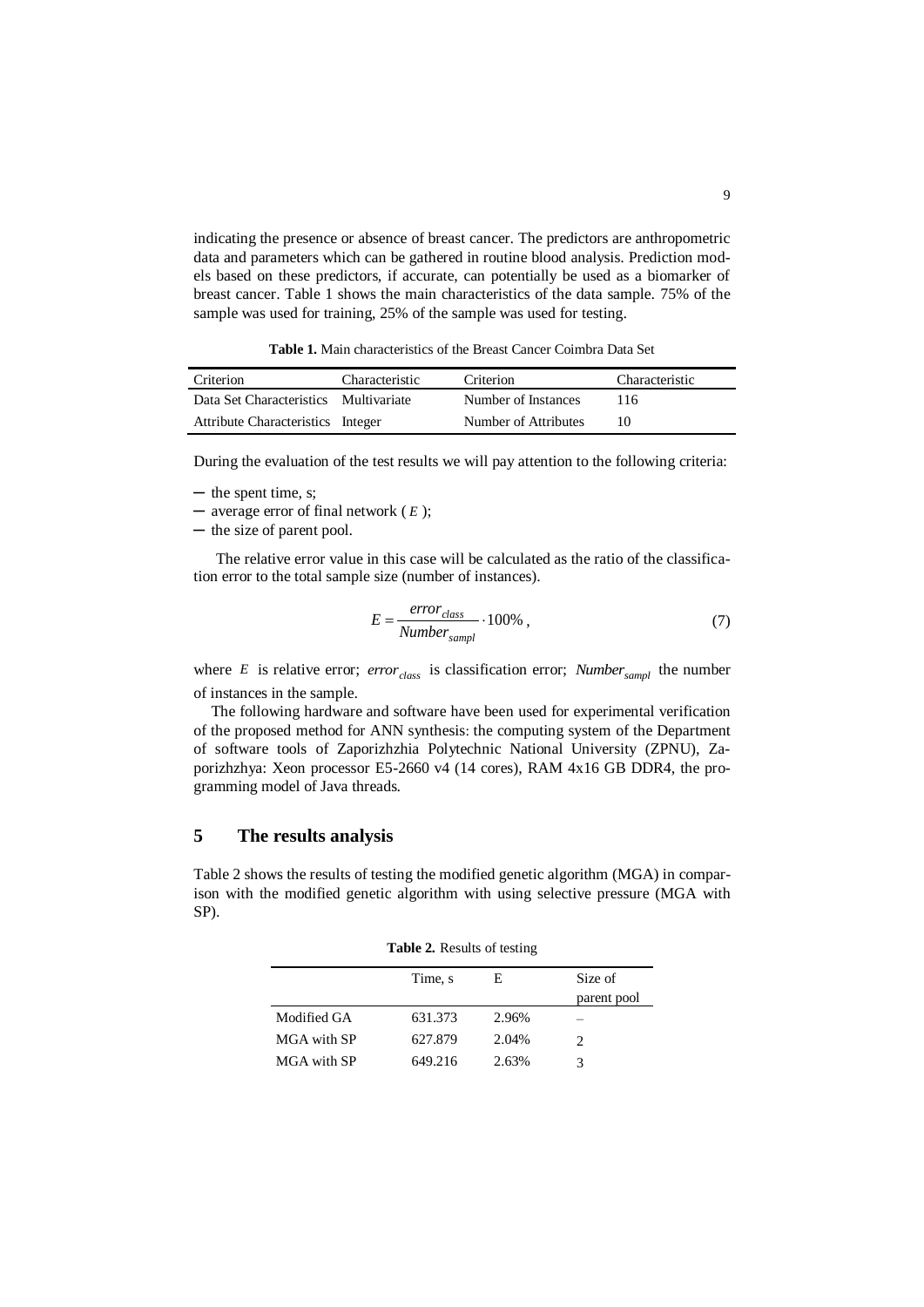| MGA with SP | 657.395 | 2.74% |    |
|-------------|---------|-------|----|
| MGA with SP | 686.775 | 2.76% | 5  |
| MGA with SP | 696.98  | 2.81% | 6  |
| MGA with SP | 660.592 | 2.14% | 7  |
| MGA with SP | 712.053 | 2.85% | 8  |
| MGA with SP | 735.768 | 2.92% | 9  |
| MGA with SP | 787.813 | 2.97% | 10 |

From the results of the experiment it can be seen that the most acceptable performance of the method is observed at the size of the parent pool 2 and 7. In other cases of parents, the ratio of resources used and time spent in the exact initial neuromodels is not satisfactory. It can also be noted that the number of parent individuals for crossing >10 does not make sense, because with large values of the execution time and the overhead of sending data, the accuracy deteriorates significantly.

Moreover, it can be concluded that the use of selective pressure and uniform crossing reduce the size of the population, without taking into account and without considering those individuals of the population that are characterized by a small value of the fitness function. Also, selective pressure allows to take into account additional quality indicators of neural network models [35]. This avoids the problem of identical ranks for models with the same fitness function score.

## **6 Conclusion**

The increasing of accuracy and reduction of memory and computing power costs for storing and crossing the total population volume confirm the high efficiency of the proposed modification. However, the growth of input parameters should be noted. Therefore, the next step may be to automate the selection of input parameters, depending on the problem and its boundaries.

#### **References**

- 1. Einarson, T.R., Acs, A., Ludwig, C., Panton, U.H.: Prevalence of cardiovascular disease in type 2 diabetes: a systematic literature review of scientific evidence from across the world in 2007–2017. Cardiovasc Diabetol 17 (1), 1-19 (2018). DOI: 10.1186/s12933-018-0728-6
- 2. Petrie, J.R., Guzik, T.J., Touyz, R.M.: Diabetes, Hypertension, and Cardiovascular Disease: Clinical Insights and Vascular Mechanisms. The Canadian journal of cardiology 34(5), 575-584 (2017). DOI: 10.1016/j.cjca.2017.12.005
- 3. Thanassoulis, G., Vasan, R.S.: Genetic Cardiovascular Risk Prediction Will We Get There? Circulation 122(22), 2323-2334 (2010). DOI: 10.1161/CIRCULATIONAHA.109.909309
- 4. Jungen, C., Scherschel, K., Eickholt, C., Kuklik, P., Klatt, N. Disruption of cardiac cholinergic neurons enhances susceptibility to ventricular arrhythmias. Nature Communications 8 (2017). DOI: 10.1038/ncomms14155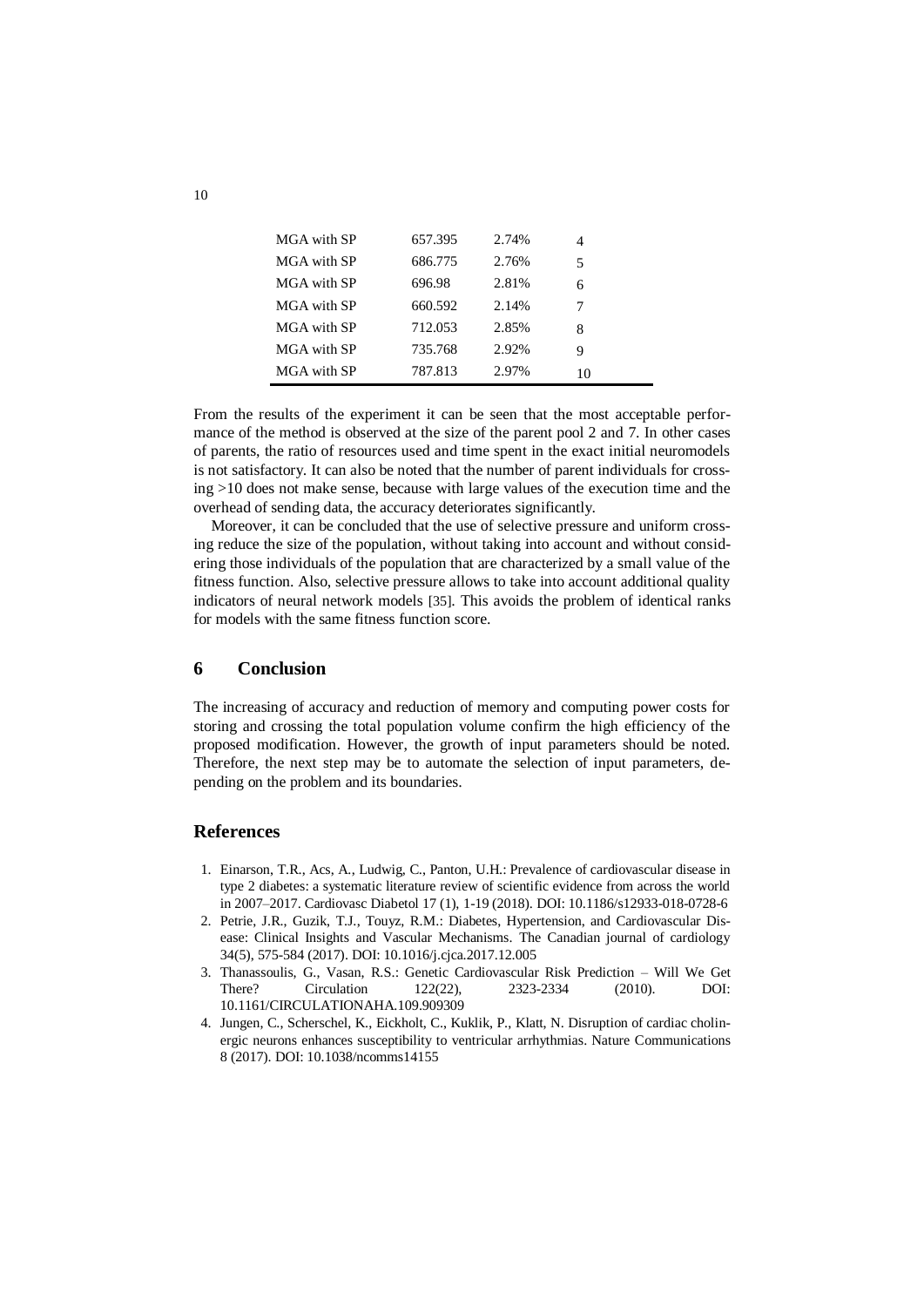- 5. Leoshchenko, S., Oliinyk, A., Subbotin, S., Zaiko, T.: Using Modern Architectures of Recurrent Neural Networks for Technical Diagnosis of Complex Systems. In: Proceedings of the 2018 International Scientific-Practical Conference Problems of Infocommunications. Science and Technology (PIC S&T), Kharkiv, Ukraine, pp. 411-416 (2018). DOI: 10.1109/INFOCOMMST.2018.8632015
- 6. Volchek, Y.A., Shyshko, V.M., Spiridonova, O.S., Mokhort, Т.V.: Position of the model of the artificial neural network in medical expert systems. Juvenis scientia (9), 4–9. Scientia, Saint Petersburg (2017).
- 7. Leoshchenko, S., Oliinyk, A., Subbotin, S., Gorobii, N., Zaiko, T.: Synthesis of artificial neural networks using a modified genetic algorithm. Proceedings of the 1st International Workshop on Informatics & Data-Driven Medicine (IDDM 2018), 1-13 (2018). dblp key: conf/iddm/PerovaBSKR18
- 8. Leoshchenko, S., Oliinyk, A., Subbotin, S., Gorobii, N., Shkarupylo, V.: Modification of the Genetic Method for Neuroevolution Synthesis of Neural Network Models for Medical Diagnosis. In: Proceedings of the Second International Workshop on Computer Modeling and Intelligent Systems (CMIS-2019), pp. 143-158 (2019). dblp key: conf/cmis/LeoshchenkoOSGS19
- 9. Cao, W., Wang, X., Ming, Z., Gao, J.: A review on neural networks with random weights. Neurocomputing, 275, 278-287 (2018)
- 10. Kieffer, B., Babaie, M., Kalra, S., Tizhoosh, H.R.: Convolutional neural networks for histopathology image classification: Training vs. using pre-trained networks. In 2017 Seventh International Conference on Image Processing Theory, Tools and Applications (IPTA), 1-6 (2017)
- 11. Oliinyk, A., Zaiko, T., Subbotin, S.: Training sample reduction based on association rules for neuro-fuzzy networks synthesis. Optical Memory and Neural Networks (Information Optics) 23(2), 89-95 (2014). DOI: 10.3103/S1060992X14020039
- 12. Shkarupylo, V., Skrupsky, S., Oliinyk, A., Kolpakova T.: Development of stratified approach to software defined networks simulation. EasternEuropean Journal of Enterprise Technologies 89(5/9) 67-73 (2017). DOI: 10.15587/1729-4061.2017.110142
- 13. Kolpakova, T., Oliinyk, A., Lovkin, V.: Improved method of group decision making in expert systems based on competitive agents selection. In: Proceedings of the IEEE First Ukraine Conference on Electrical and Computer Engineering (UKRCON), pp. 939-943 (2017). DOI: 10.1109/UKRCON.2017.8100388
- 14. Stepanenko, O., Oliinyk, A., Deineha, L., Zaiko, T.: Development of the method for decomposition of superpositions of unknown pulsed signals using the secondorder adaptive spectral analysis. EasternEuropean Journal of Enterprise Technologies 2(9), 48-54 (2018). DOI: 10.15587/1729-4061.2018.126578
- 15. Yadav, J., Rani, A., Singh, V., Murari, B.: Prospects and limitations of non-invasive blood glucose monitoring using near-infrared spectroscopy. Biomedical Signal Processing and Control, Vol. 18 (2015). doi: 10.1016/j.bspc.2015.01.005
- 16. Jiang, J., Trundle, P. Ren, J.: Medical image analysis with artificial neural networks. Computerized medical imaging and graphics: the official journal of the Computerized Medical Imaging Society 34. 617-631 (2010). DOI: 10.1016/j.compmedimag.2010.07.003.
- 17. Sun, Q., Zhang, M., Mujumdar, A.S.: Recent developments of artificial intelligence in drying of fresh food: A review. Critical Reviews in Food Science and Nutrition 59(14), 2258- 2275 (2019). DOI: 10.1080/10408398.2018.1446900
- 18. Neuroevolution evolving Artificial Neural Networks topology from the scratch, https:// becominghuman.ai/neuroevolution-evolving-artificial-neural-networks-topology-from-thescratch-d1ebc5540d84 – last accessed 2019/09/04